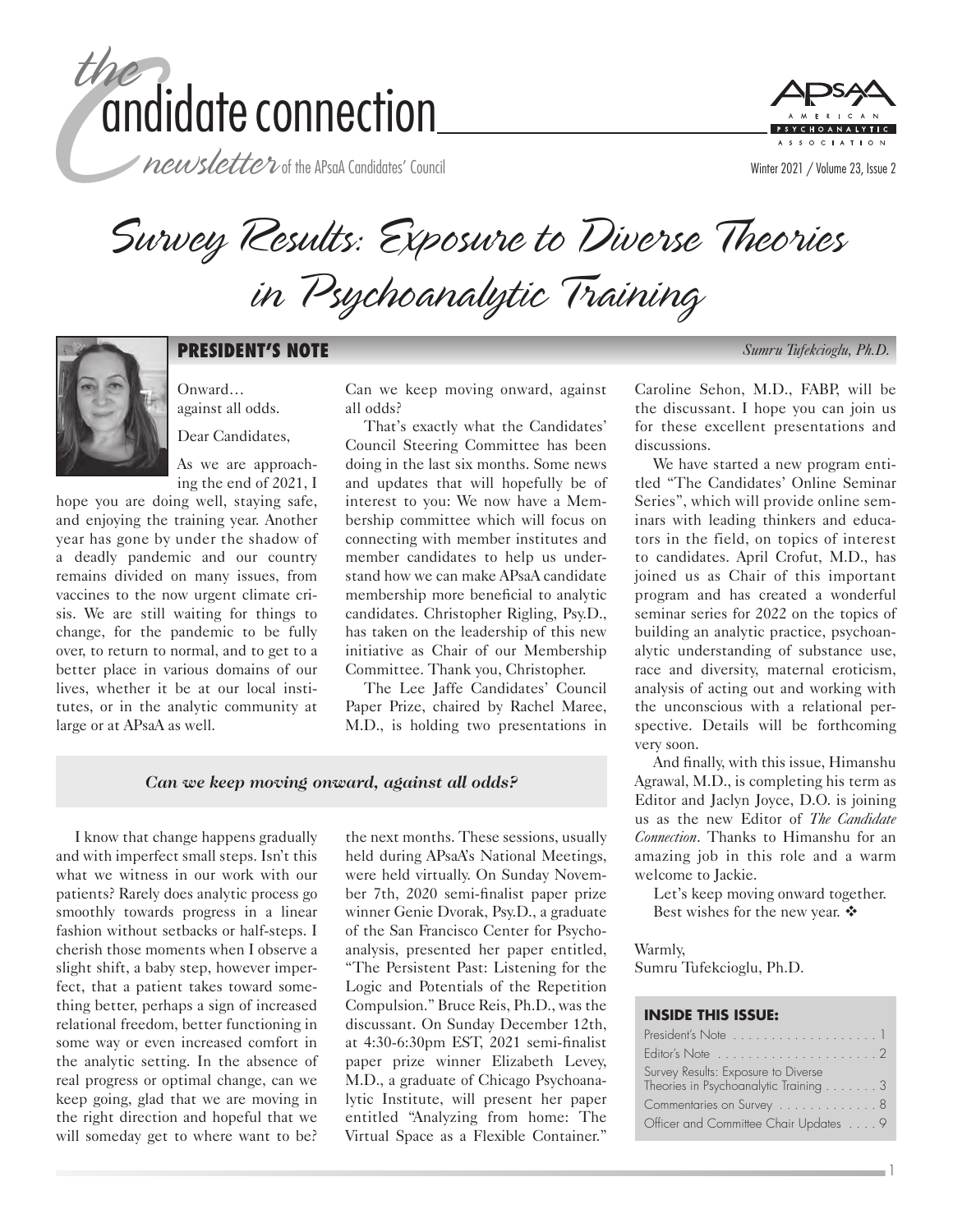

There is a wellknown poem about several blind men standing around an elephant. Each one is touching a different

part of the elephant and is trying to describe this mystical creature. The man touching the broad and sturdy side compares the elephant to a wall. The man feeling the tusk describes it as a spear. Yet a third, holding the trunk, describes it as a snake. The 4th and the 5th blind man compare it to a tree and a fan, since they hold the knee and the ear respectively. And so on and so forth.

It only seems right that this former Hindu (not 'Hindoo') tries to transpose this analogy to our side of the world. As I borrow an artifact from Freud's office table, it seems to me that the founders of the major psychoanalytic theories could be visualized as blind persons trying to describe a sphinx. Dr. Sigmund Freud would be caressing the dent where the nose once was and exclaiming "castration!" Ms. Anna Freud would be holding the wiry tail in one hand and examining the girth of the powerful legs with the other, musing "Hmmm… defence much?" Mrs. Klein would be noticing how the left wing seemed to

*The point I wish to make is this: to me, a good psychoanalyst is someone who has been 'well-enough' trained in multiple psychoanalytic theories, so that they may learn the process of examining this complex creature called psychoanalysis, from multiple different perspectives.*

Each one of them is convinced that they have a firm grasp of the truth. If we were to see it from their individual perspectives, none of them is telling lies. Yet, at the same time, those of us who are not blind, can also assert that none of them are describing the elephant with entire accuracy or completeness. Their understanding is limited by their position.

In the 19th century, John Godfrey Saxe, described this poem as a 'Hindoo fable.'

be constructed of powerful, nurturing feathers whereas the feathers on the right wing seemed prickly, poisonous. Dr. Heinz Kohut would have both palms on the mythical beast's heaving chest, trying to be attuned to every single heartbeat, each one just a little bit different. And so on and so forth.

The sphinx on the table here, of course, is the craft of psychoanalysis. My earliest memories of the APsaA annual meeting sealed my decision to apply for psychoanalytic training. I witnessed two stalwarts of psychoanalysis, each none of

them a revered figurehead of his respective school of psychoanalytical theory, go at each other like British parliamentarians. It was simultaneously disappointing and freeing. "If *that's* the bar, maybe I too can become a psychoanalyst someday." Of course, since then I have realized that this reasoning was simply a defense, a silly rationalization that helped overcome my fears about starting training.

The point I wish to make is this: to me, a good psychoanalyst is someone who has been 'well-enough' trained in multiple psychoanalytic theories, so that they may learn the process of examining this complex creature called psychoanalysis, from multiple different perspectives. The good psychoanalyst keeps their mind open for new perspectives, and for new perspectives on old perspectives. A trained musician commits to learning the 'basics' before they attempt to improvise. And these schools of theory are the 'basics' of our craft. Beware the teachers who are convinced that their theory has a grasp of the truth and minimizes other theories. If we were to see it from their individual perspectives, neither one of them is telling lies. Yet, at the same time, if we wish to remain non-blind, we must continue to assert to ourselves that none of them are describing the sphinx completely.

The task to fully describe (let alone understand) our sphinx is an impossible one. Yet, I have found that the happiest, most successful psychoanalysts are those who have never stopped the pursuit of this impossible task.

This will be my last note as Editor of *the Candidate Connection*. I am honored that I was deemed worthy of this task, and that I was allowed to stay with it. This journey of editorship has opened so many external and internal doors for me. I hand over the pen to Dr. Jaclyn Joyce (who was probably thinking "If *that's* the bar, maybe I too can…")

May you all fare well as you chase your sphinx.  $\clubsuit$ 

Himanshu Agrawal, M.D., D.F.-A.P.A.

### APsaA Candidates' Council

Sumru Tufekcioglu, PhD, *President* Himanshu Agrawal, MD, DF-APA, *President-elect* Melissa Jenereski, MSW, *Secretary* Gerard Sobnosky, MS, LMFT, *Treasurer*

The Candidate Connection

Newsletter of the APsaA Candidates' Council Himanshu Agrawal, MD, DF-APA, *Editor*

*(A complete list of CC Committees can be found on the Candidate Members Information Page located in the members section of apsa.org)*





(Graphic image, courtesy Ms. Ashley Zeidler)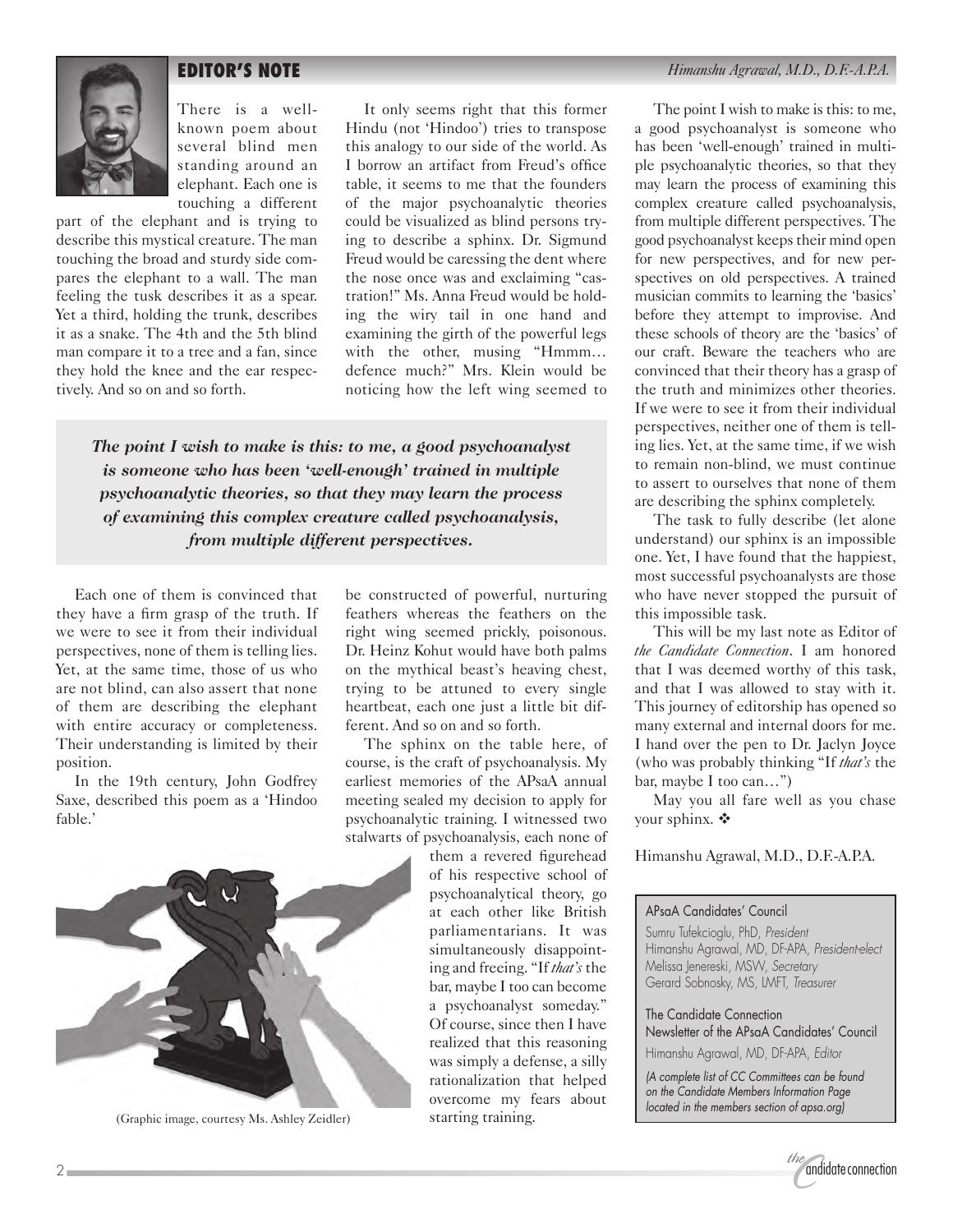### **SURVEY RESULTS: EXPOSURE TO DIVERSE THEORIES IN PSYCHOANALYTIC TRAINING**

### **Survey Results: "Cross Sectional Survey to Assess Exposure to Diverse Theories in Psychoanalytic Training"**

*(Medical College of Wisconsin IRB ID: PRO00041238)*

A total of 96 candidates or early graduates  $(n = 96)$  consented to participate at the beginning of the survey. Not all participants, however, proceeded to complete the entire survey, as noted in some of the results below.



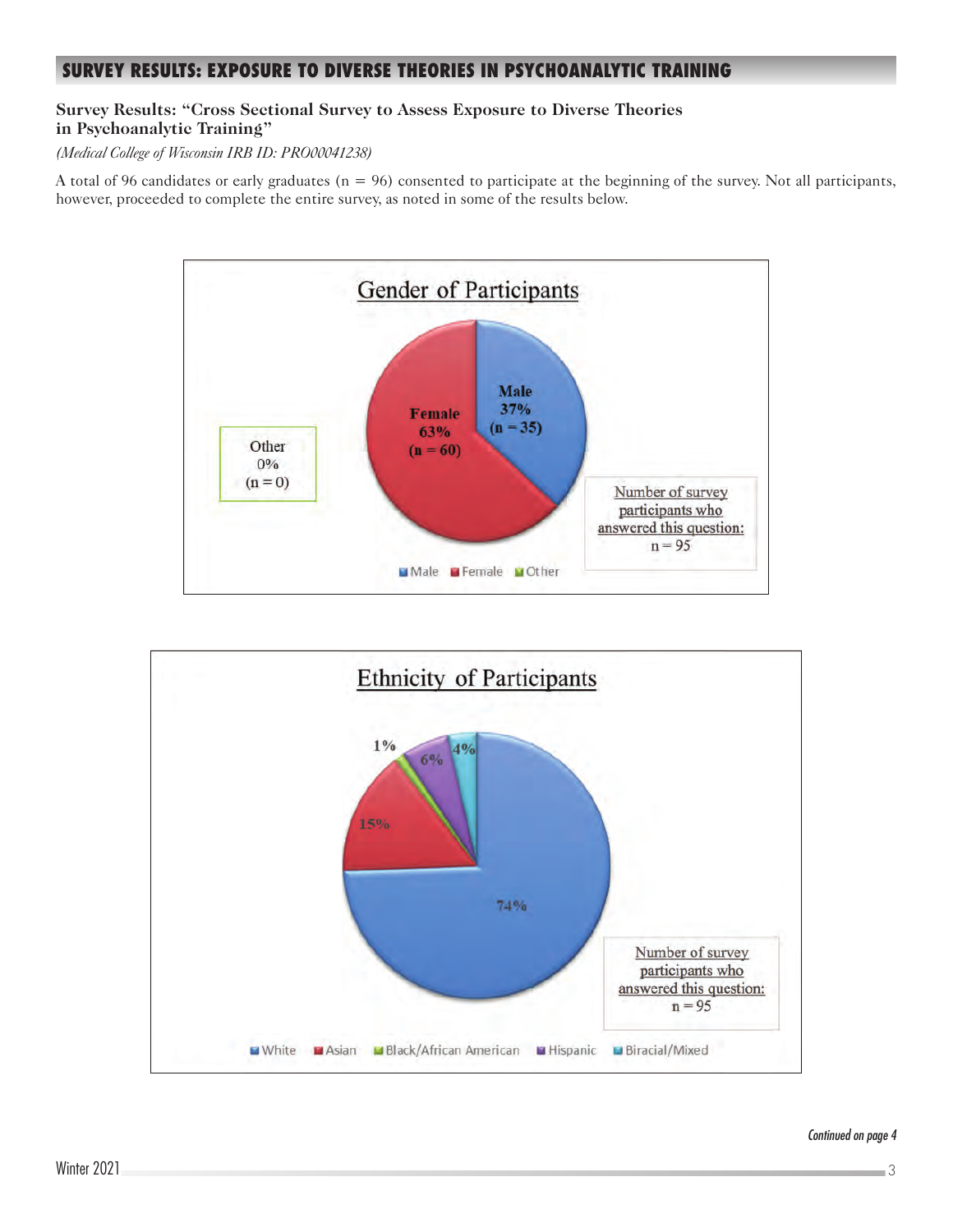



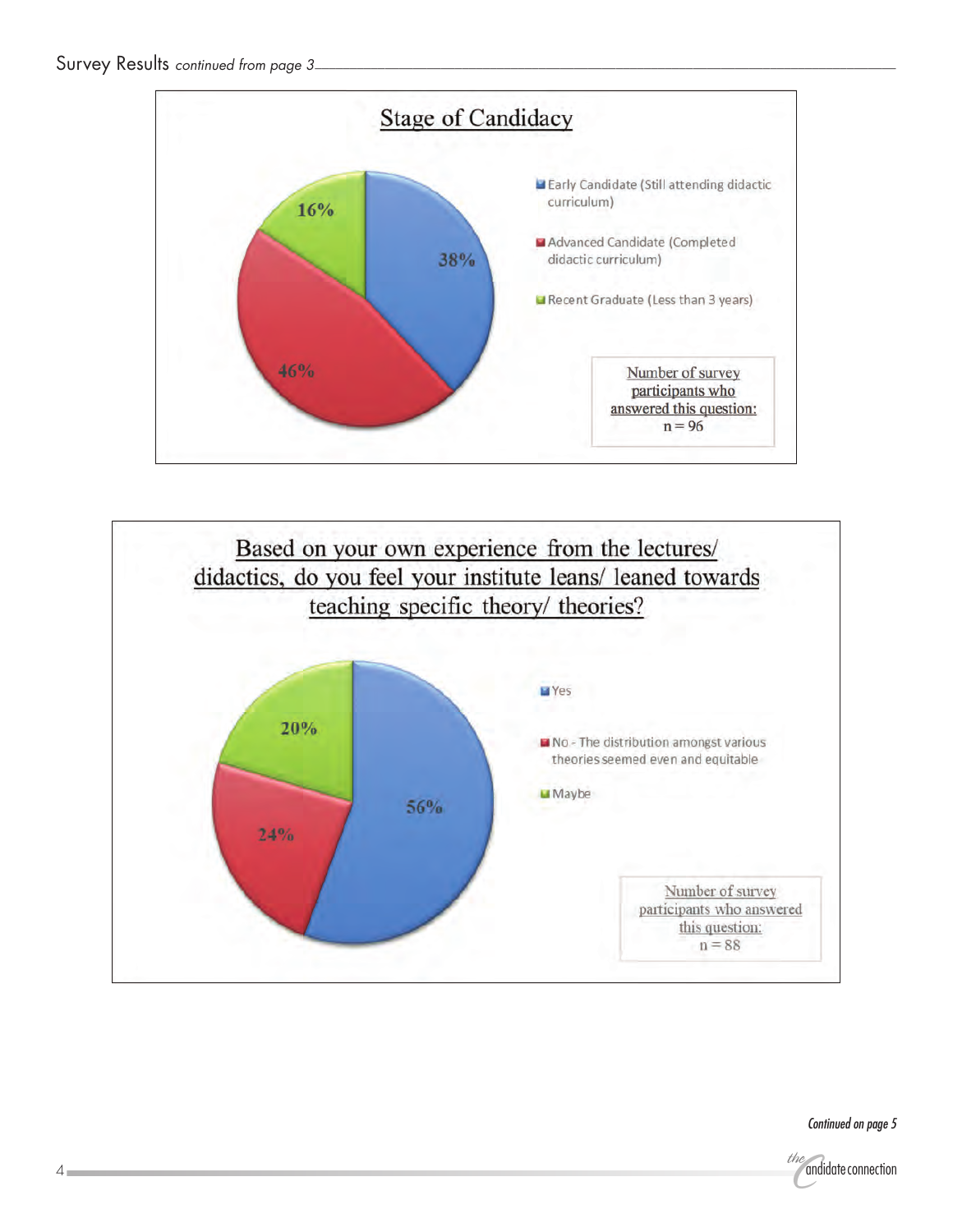

\*"Other" included: Intersubjective, Attachment Theory, Interpersonal, neuro-psychoanalysis, mindfulness-based theory, *Contemporary* Ego Psychology, among others; as well as some comments that did not specify particular theoretical schools of thought.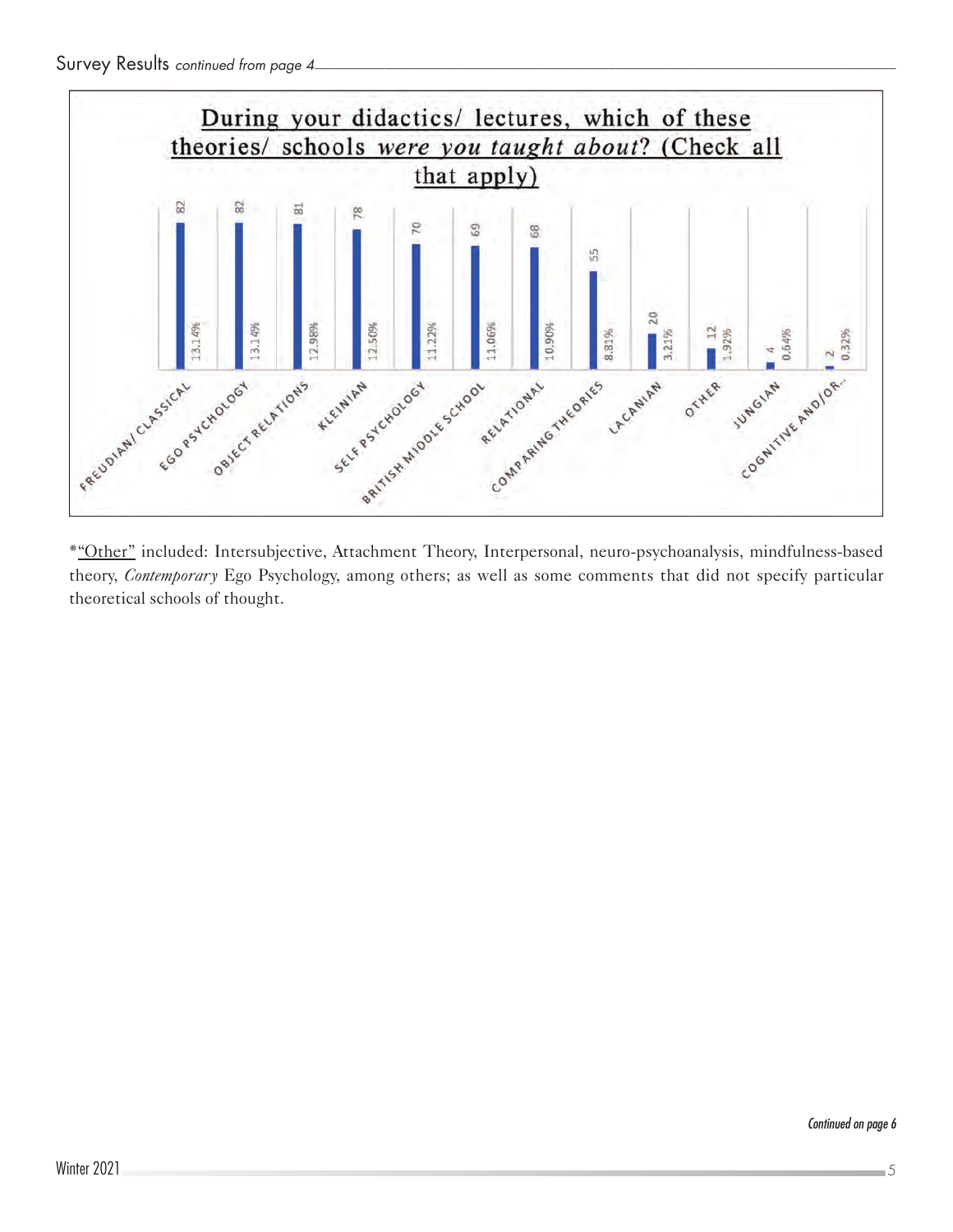

theoretical schools of thought.

When asked, "based on your own experience from supervision of your cases, do you feel any of your supervisor(s) leans/leaned towards a specific theory/ theories?", over half, or 69.32% of candidates who responded, answered "yes".

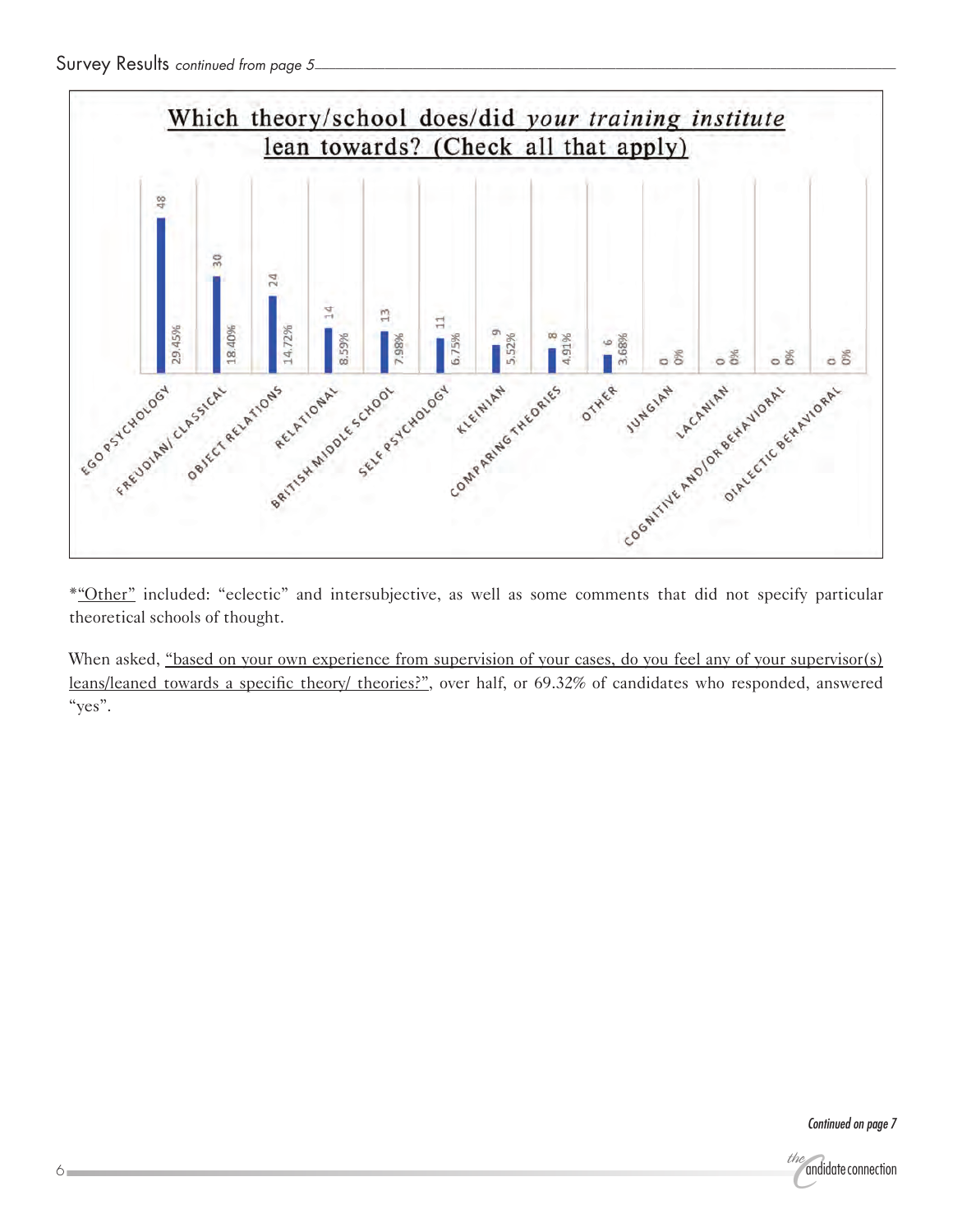

\*"Other" included: "developmental", as well as some comments that did not specify particular theoretical schools of thought.

When asked to respond to the statement, "I believe *how* theories are taught in psychoanalytic training affects my attitude about my psychoanalytic practice (i.e. preponderance of certain theory/theories vs. emphasis on egalitarianism and equity between various theories)", the overwhelming majority of respondents—91% agreed, either "strongly" or "somewhat".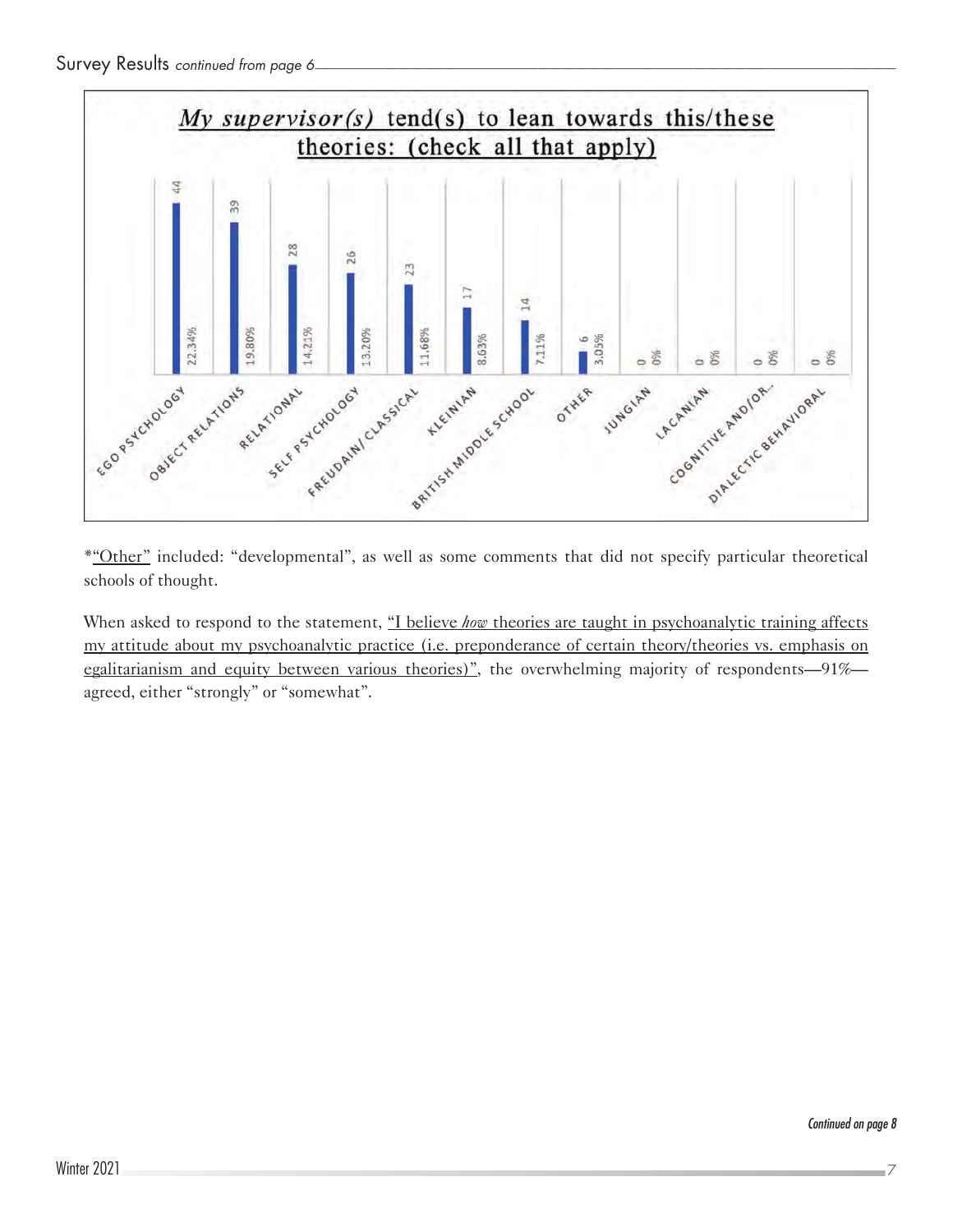### **COMMENTARIES ON SURVEY**



**Jaclyn Joyce, D.O.** Hello, Fellow Candidates!

I am thrilled to be in the position of "soon-to-be editor", about to receive the baton from Dr. Himanshu Agrawal.

But not just yet. In this edition of the Candidate Connection newsletter, I'm here not as editor; rather, as a contributor on the topic of the differing perspectives of psychoanalysis. I do very much look forward to hearing *your* many unique perspectives in future newsletters. And I hope to share my own take on the "sphinx" along the way as well!

Several months ago, Dr. Agrawal sent out a survey to candidate members of APsaA concerning the wide array of psychoanalytic theories, or schools of thought in our field. Some of the interesting survey results are shared here, highlighting the diverse (or not so diverse) perspectives that are taught even emphasized—at each of our institutions and in working with our supervisors.

It is important to note the considerable overlap in the theoretical schools identified in the survey. For example, to distinguish "Freudian/ classical" schools from Ego Psychology as totally separate theories, would be nearly impossible. As would be the case with Object Relations, the British Middle School, and Kleinian traditions. Read the tea leaves as you please, but it's clear that the survey respondents convey an overall emphasis on "Freudian/ classical" and ego psychological theories. It seems that the psychoanalytic institutes—at least those represented by the participants in the survey—emphasize these theories collectively in both what they teach, as well as what they "lean towards". This is perhaps not surprising given the historically deep-rooted favor of these theoretical traditions in American psychoanalytic culture. What also stands out, is the minimal exposure to Jung, Lacan, and others. (More on these trends might be an interesting topic for a future newsletter!).

Interestingly, it seems that from *supervisors*, the candidates who participated report a slightly different picture: they seem to get a bit more exposure to selfpsychology and relational perspectives in the supervision of their cases. This is in contrast to the "Freudian/ classical" and Ego Psychology theories that dominate other results in the survey. Presumably, these supervisors largely trained at the same institutes, yet came away from their training and years of experience with a slightly (or maybe even significantly) different way of seeing things. I see this is as quite promising, if true.

In my view, it is important to challenge and maintain a critical stance towards one's training, regardless of your teaching institution or how "famous" your analyst teachers and supervisors may be. This journey is personal. *There is no one right way to do what we do.* Each of us must discover our own analytic voice. There are many other parts of the "sphinx" to be

### Interest-free Loans for Training Applications due April 29, 2022

The Candidate Assistance Fund of the American Psychoanalytic Association provides loans up to \$5,000 to candidates training to be psychoanalysts. The loans are to be repaid within a maximum of 6 years. Currently, between 5 and 7 loans are made annually.

There are two criteria considered in approving a Candidate Assistance Fund Ioan:

- the need as evidenced by an applicant's financial need.
- the ability to repay the loan as evidenced by the applicant's overall financial health.

#### Eligibility

- APsaA Candidate Members in good standing are eligible to apply to the Fund.
- Candidate Members must have completed one year of training.
- Financial need must be demonstrated.

#### **Application Procedure**

Guidelines and applications are available in the Members Section of the APsaA website (www.apsa.org) or email Tom Newman, APsaA's Executive Director, for an application form at tnewman@apsa.org

**Application Deadline** 

Fund loan applications need to be received at the APsaA offices by April 29, 2022.

discovered. Follow your curiosity. Seek ideas far outside of what is assigned to you as homework. Importantly, be wary of *omissions*; for these are the blind-spots each of us must strive to "see" if we are to become that "good enough" analyst with a breadth of theoretical knowledge and the adaptability to change the lenses through which we see—and most importantly help—our patients.

Until next time, Jaclyn Joyce, D.O.

### **Himanshu Agrawal, M.D.**

First, I'd like to thank each and every one of you who took part in the survey. Next, I would like to thank Dr. Joyce on her astute observations about the survey results.

What I would like to add is a confession. In my zest to collect the responses, I made a rookie mistake. On August 20th, 2021, I sent an email to all the candidates, which included the following statements:

*"A whooping 72 candidates have already taken this survey, which puts us at about 25%. Based on the results so far, it seems like Ego Psychology is the prominent theory being taught in USA (which has surprised me!)"*

Later that day, I received the following reply from Justyna Zapolska, Ph.D. (I have her permission to share this with you):

*"Dear Himanshu,*

*I appreciate the research you're doing and was one of the 50 candidates who already completed the survey.*

*I wanted to bring to your attention the fact that disclosing what are the results of the survey thus far, may have a biasing effect on how anyone who completes the survey after reading this e-mail may respond. Some may be biased (research terminology) or unconsciously influenced to agree with what they perceive the investigator wants the outcome to be, and likewise some may be influenced to go along with the crowd of responders. This can invalidate any subsequent data that comes in.*

*Warm regards, Justyna"*

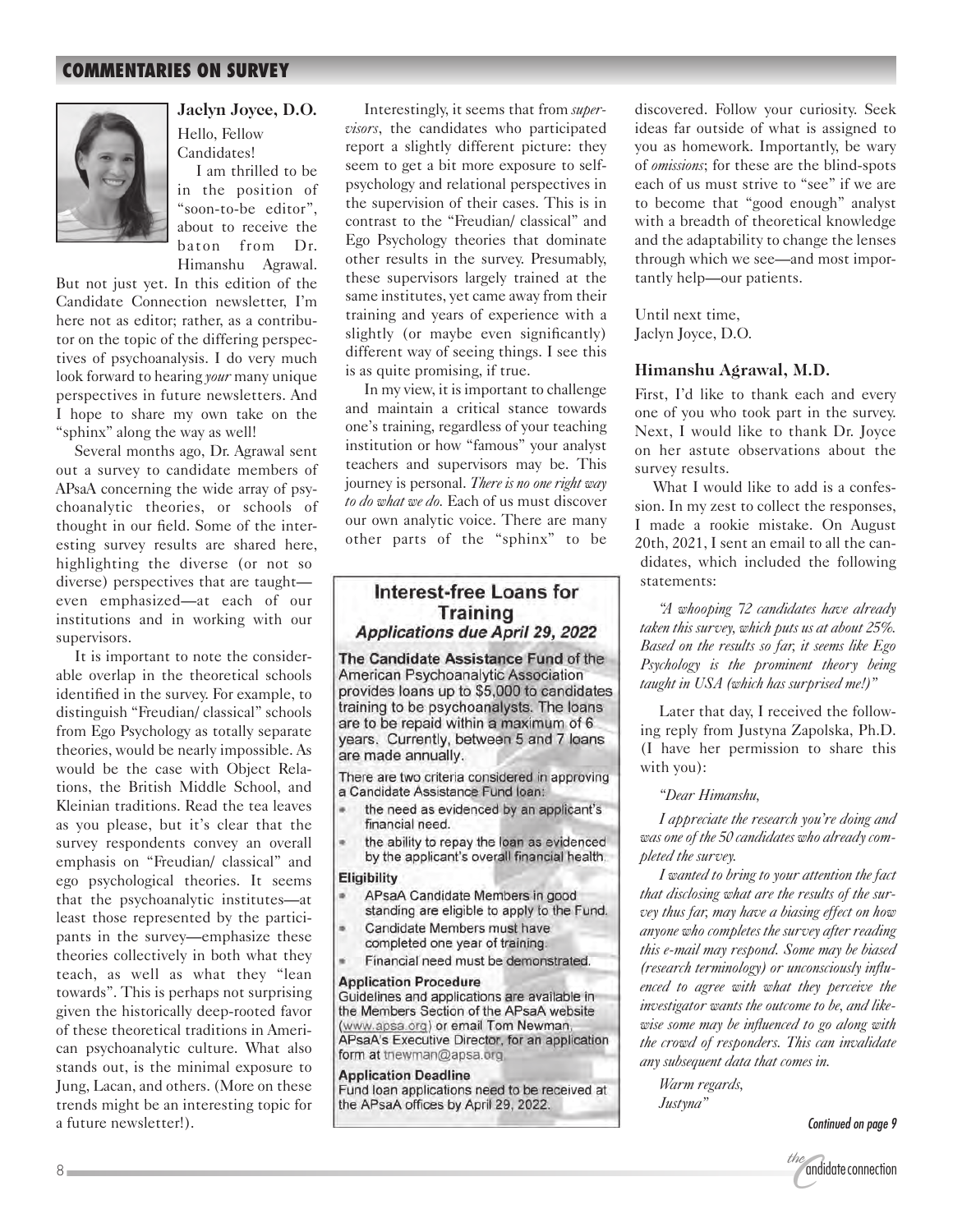I may end up publishing the two different cross-sections of this data elsewhere, however, as you can see, I decided to present the results of all 96 participants. After comparing results at the 72-participant mark and the 96-participant mark, I came to the conclusion that the results were almost identical with only minor differences (for instance, British middle school didactics slightly overtook Kleinian didactics however both remained in the minority; relational supervisors edged past self-psychological supervisors however none of them were close to ego psychological supervisors). Having said that, I have included Dr. Zapolska's statement above as a very valid disclaimer of potential bias.

This brings me to my final point. I believe, as students of the mind and students of the brain (including statistical research), we folks in the psychoanalytic world are in a unique position to look at information such as this through multiple lenses. As a statistician, we can point out the strengths and weaknesses of this survey, as well as the various biases that could have been produced by my over enthusiastic advertisement. As psychoanalysts, we can look at what occurred as a potential enactment which may have created a repetition-compulsion. By potentially biasing the results in the favor of ego psychology, I may have displayed an unconscious identification with the

system that perpetrates favoring one theory over another. If my email biased the results against ego psychology, perhaps it is indicative of a different set of defenses within me.

And so on and so forth.

I believe we have reason to feel hopeful for the future of psychoanalysis, as long as we can continue to be teachers, students and advocates of the ideology of "both, not either/or."

I would love to know your thoughts [\(hagrawal@mcw.edu\)](mailto:hagrawal%40mcw.edu?subject=).  $\triangle$ 

Warmly, Himanshu

### **OFFICER AND COMMITTEE CHAIR UPDATES**

### **Candidates Council Distance Education Committee**

### *Chair: Adam Moriwaki, Psy.D.*

As the Chair for Distance Education, I recently completed work on a national APsaA survey to better understand analysts' experiences with distance treatment during the COVID-19 pandemic and the implications for post-pandemic practice. This was done collaboratively

with Charles Fisher, M.D., Chair of APsaA Fund for Psychoanalytic Research and Deputy Director of APsaA's Science Department, as well as with Karl Stukenberg, Ph.D. from the Cincinnati Psychoanalytic Institute. We are now waiting to see if our paper with results of that survey will be published in *JAPA*.

In addition, I am in the process of writing up a professional paper focused on reconsidering *place* within the frame

### *UPCOMING EVENTS*

## **2022 Virtual Winter Meeting**

### **February 12–13, 2022 (Saturday–Sunday)**

*Visit [apsameeting.org](http://www.apsameeting.org)*

### **Interested in Local Events?**

*Check out the calendar:*

<http://www.apsameeting.org/societies-and-institute-events/>

of psychoanalysis. This touches on activities both inside and outside the consulting room and will include my experience with distance education at the Michigan Psychoanalytic Institute.

I would greatly appreciate hearing from candidates about their experiences with recent shifts in distance education or practice. Whether good or bad experiences, your voices are much needed in helping to shape and influence the future of distance education. Please email me directly at [drmoriwaki@gmail.com.](mailto:drmoriwaki%40gmail.com?subject=) I welcome any and all input to help ensure your voices are heard and incorporated.

### **Candidates Online Seminar Series**

### *Chair: April Crofut, M.D.*

The APsaA Candidates' Online Seminar Series is a new program under the Candidates' Council, and I am excited to serve as chair. The series will offer focused, supplemental learning experiences taught by leading thinkers and educators in the field and creates opportunities to connect with colleagues in training around the country. We are putting together an exciting line up for 2022. Watch for announcements and registration links through the candidates' list serve!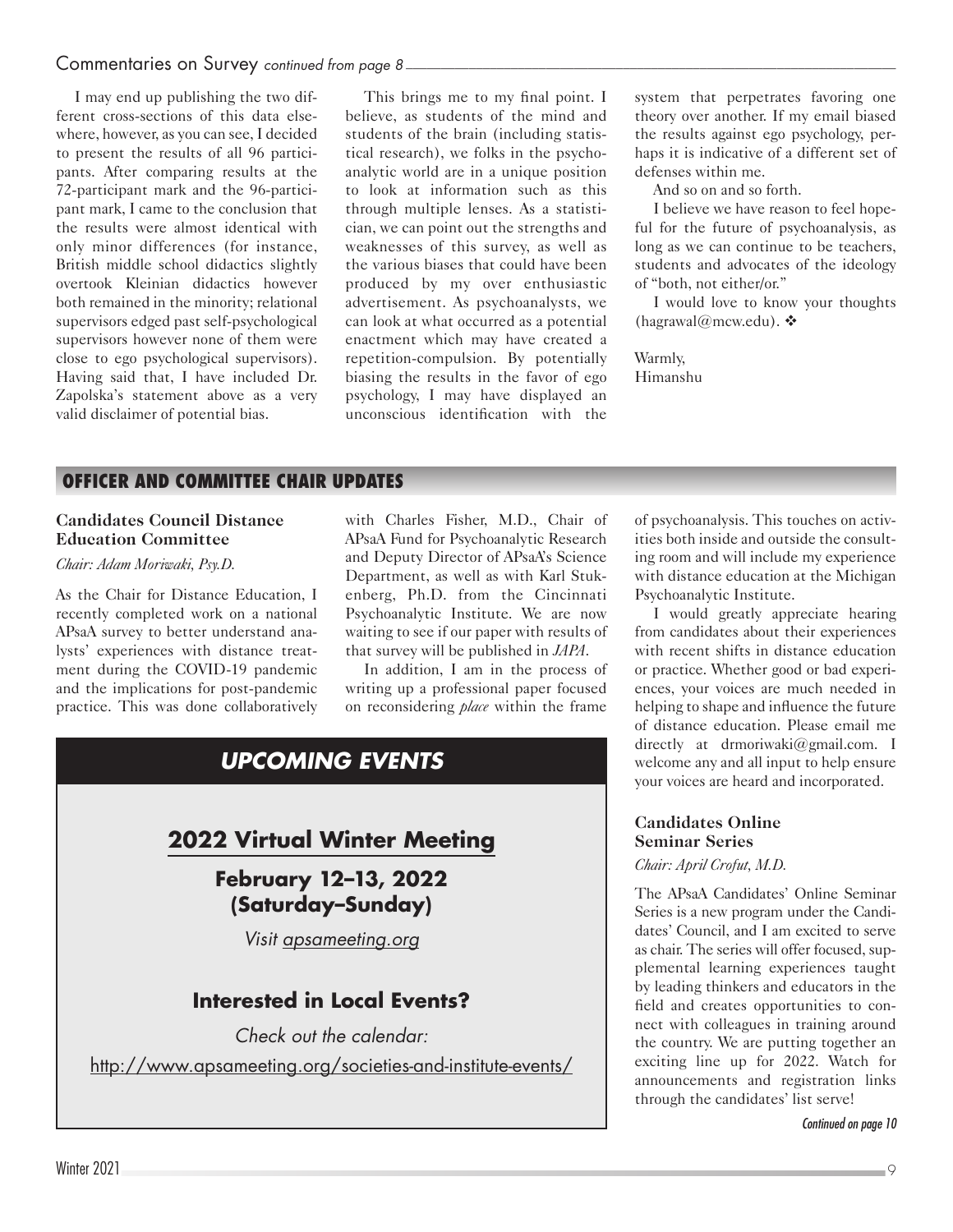### **APsaA Candidates Council Treasurer's Report**

*Treasurer: Gerard Sobnosky*

### *Candidates Council (CC) Budget*

Our Financial Year (FY) 2022 budget (Sept. 2021–Aug. 2022) was approved in June for the requested amount of \$39,016. The budget assumes an in person National Meeting and a virtual Annual Meeting, and our actual expenditures will vary if the plans and formats for these meetings change.

Our FY 2023 budget will be submitted in February.

### *American Psychoanalytic Foundation (APF)*

The Candidates Council Treasurer is an ex officio member of the APF.

Since September 2020 the APF has approved funding for the following programs.

- The Candidates Council Psychoanalytic Paper Prize.
- ROOM: A Sketchbook of Analytic Action: A free online magazine that brings different perspectives to bear on the complex problems facing us, while inviting greater familiarity with psychoanalysis as an important lens for personal, cultural, and political discourse.
- The Schiele Clinic's Bilingual Training Program's monthly Mental Health Collaborative Case Conferences facilitated by STLPI's analytic training candidate.
- Damage online magazine: A free online magazine that seeks to uncover the variety of ways current social conditions shape and control our thoughts and emotions, and how the internalization of social demands helps reinforce the status quo through use of psychoanalytic theory to analyze a broad range of



social problems, thus bringing psychoanalytic knowledge to an audience that extends beyond the typical psychoanalytic circles.

### *APsaA Finance Committee*

The Candidates Council Treasurer is an ex officio member of the APsaA Finance Committee.

The Committee met online in February and May to review the APsaA budget. We are trying to remain flexible and agile as we adapt to budget implications of the pandemic.

APsaA Candidate Committee Report.

### **Membership Committee**

*Chair: Christopher Rigling, Psy.D.*

The membership committee is relatively new, with the goal of outreach to candidates across institutes. This will help candidates be increasingly aware of the role of APsaA in their professional lives and pique their interest in becoming members and/or becoming active in APsaA. The initial meeting has been held, and a strategy for contacting candidate associations at the institute level is in its early stage. Once we have made these introductions, we hope to receive invitations to speak briefly with the local candidates at the CA meeting. As this effort takes shape, it will offer opportunities for members candidates to speak with candidate associations about APsaA. We will be asking for volunteers interested in meeting candidates and candidate associations—please watch this space.

### **The Lee Jaffe Candidates' Council Paper Prize**

*Chair: Rachel Maree, M.D., M.P.H.*

The Lee Jaffe Candidates' Council Paper Prize is a peer reviewed, annual prize awarded to the APsaA Candidate Member and the semi-finalist who submits the most outstanding paper(s) on a psychoanalytic subject. The prize is named in memory of Lee Jaffe, Ph.D., a former APsaA President, who is fondly remembered for his tireless work on behalf of APsaA and the psychoanalytic community. *Continued on page 11*